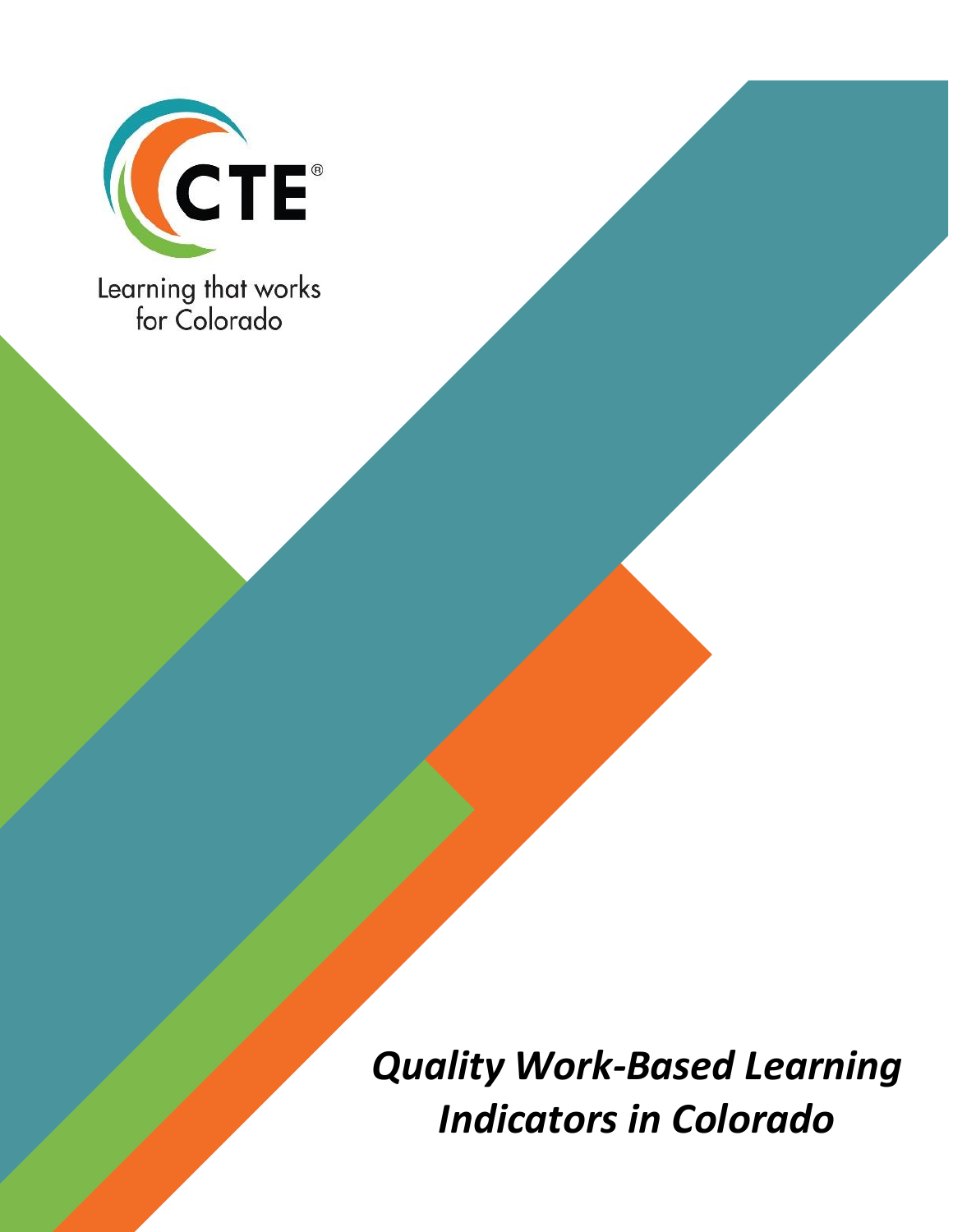

# Table of Contents

| <b>INTRODUCTION</b>                                                                                                                                                                                                                                                                                                                                                   |                                                                                                  |  |
|-----------------------------------------------------------------------------------------------------------------------------------------------------------------------------------------------------------------------------------------------------------------------------------------------------------------------------------------------------------------------|--------------------------------------------------------------------------------------------------|--|
| What is Work-Based Learning?                                                                                                                                                                                                                                                                                                                                          | 1                                                                                                |  |
| <b>Work-based Learning Continuum</b>                                                                                                                                                                                                                                                                                                                                  | 1                                                                                                |  |
| WORK-BASED LEARNING: COMPONENT OF CTE PROGRAMS OVERVIEW<br>Perkins Definition of WBL<br>1.<br>Recommended Criteria for Quality WBL<br>2.<br>WBL Development Outcomes & Expectations for Program Quality<br>3.<br>Types of Work-Based Learning Programs<br>4.<br><b>Connections &amp; Considerations</b><br>5.<br>Awareness of Legal Requirements Related to WBL<br>6. | $\overline{2}$<br>$\overline{2}$<br>$\overline{2}$<br>$\overline{2}$<br>$\overline{2}$<br>3<br>3 |  |
| TYPES OF WORK-BASED LEARNING DEFINITIONS                                                                                                                                                                                                                                                                                                                              | $\overline{4}$                                                                                   |  |
| BEST PRACTICE ON REPORTING WBL METRICS (30 HR. MINIMUM EXAMPLE)                                                                                                                                                                                                                                                                                                       | 6                                                                                                |  |
| PROGRAM AREA SPECIFIC RECOMMENDATIONS                                                                                                                                                                                                                                                                                                                                 | 7                                                                                                |  |
| ASSESSMENT GUIDE FOR YOUR WORK-BASED LEARNING COMMUNITY                                                                                                                                                                                                                                                                                                               | 8                                                                                                |  |
| <b>HELPFUL LINKS/RESOURCES</b>                                                                                                                                                                                                                                                                                                                                        | 9                                                                                                |  |
| <b>GLOSSARY OF TERMS</b>                                                                                                                                                                                                                                                                                                                                              | 10                                                                                               |  |

\*Annual review of this document will occur with the review of the Administrators Handbook\*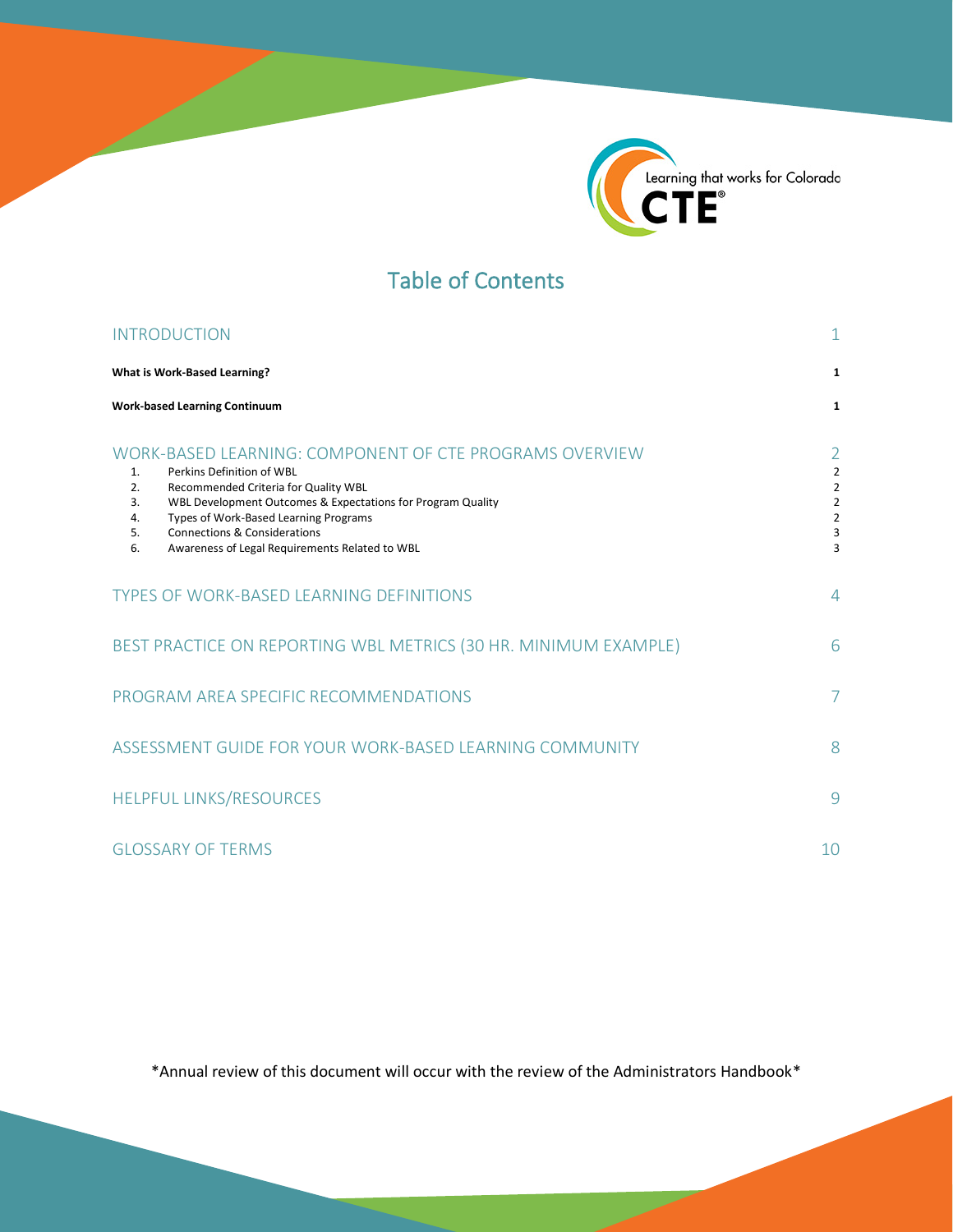

## <span id="page-2-0"></span>**Introduction**

### <span id="page-2-1"></span>What is Work-Based Learning?

Work-based learning is a continuum of activities that occur, in part or in whole, in the workplace, providing the learner with hands-on, real world experience. It combines skill development with training opportunities and is a key strategy in Colorado for developing talent and preparing Coloradans for the workforce and evolving labor market.

Work-based learning (WBL) programs are instrumental in quality career pathways that enable students and job seekers to secure industry-relevant skills, certifications, and credentials and advance to higher levels of education and employment.

#### <span id="page-2-2"></span>Work-based Learning Continuum

The Work-based Learning Continuum is designed to illustrate the variety of work-based learning activities that can be pursued, as well as the dynamics of which activities are housed primarily within educational entities and which are located on a job site. This tool provides clarity about the roles of different stakeholders and enhanced communication between partners. [Download](https://drive.google.com/file/d/1v56FJkKUm-hkzROiMfHuB-y3Dv-htiem/view?usp=sharing)  [the Continuum.](https://drive.google.com/file/d/1v56FJkKUm-hkzROiMfHuB-y3Dv-htiem/view?usp=sharing)



*The work-based learning continuum (above) represents activities that students should participate in as part of their career planning and development. The first area represents introductory activities focused on career exploration and planning. The second and third areas (identified within the red boxes) are those activities which are designated as work-based learning activities that will meet CTE requirements for student WBL experiences.*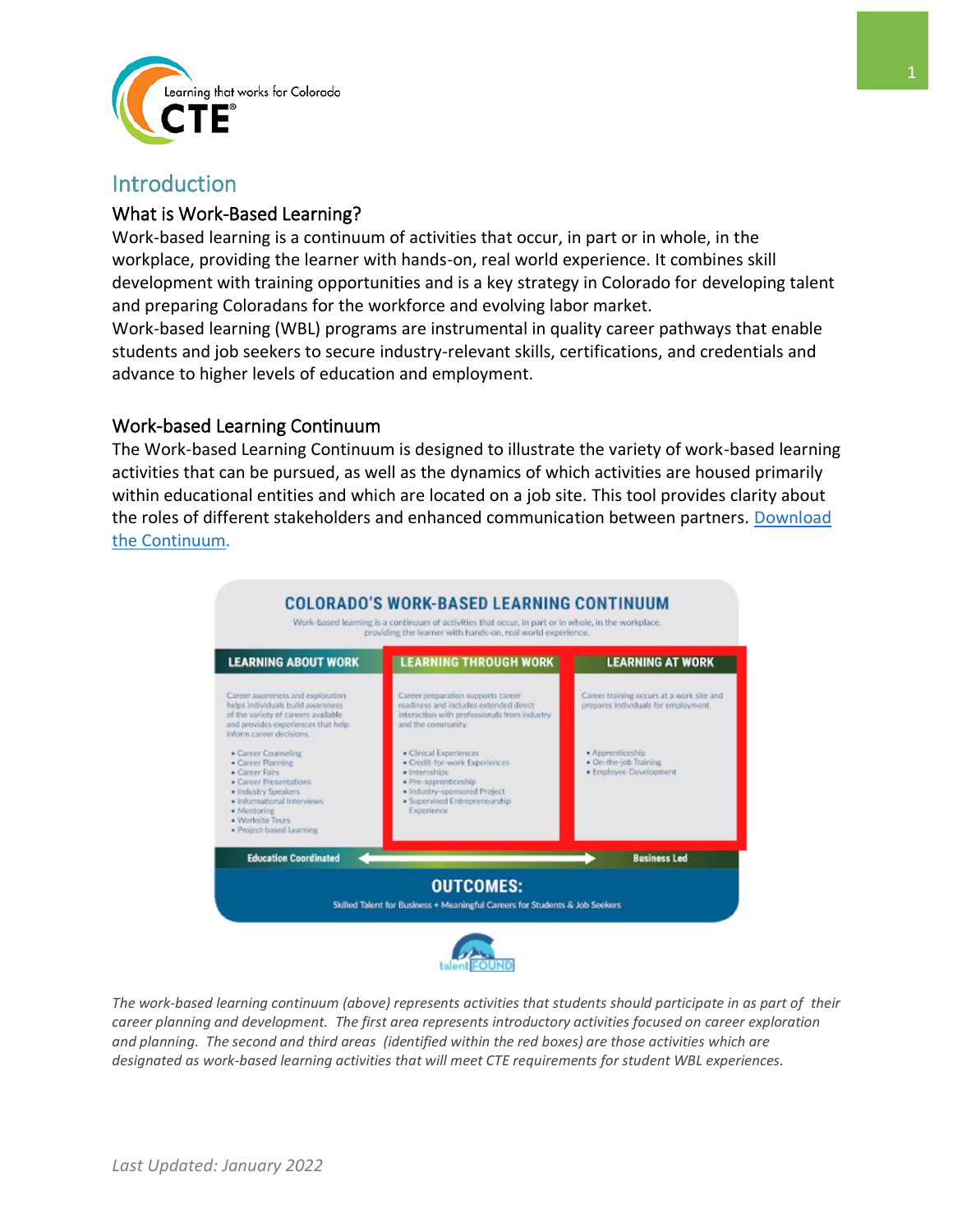

# <span id="page-3-0"></span>Work-Based Learning: Component of CTE Programs Overview

### <span id="page-3-1"></span>**1. Perkins Definition of WBL**

"Sustained interactions with industry or community professionals in real workplace settings, to the extent practicable, or simulated environments at an educational institution that foster in depth, firsthand engagement with the tasks required in a given career field, that are aligned to curriculum and instruction." [\(Perkins V\)](https://www.govinfo.gov/content/pkg/COMPS-3096/pdf/COMPS-3096.pdf)

### <span id="page-3-2"></span>**2. Recommended Criteria for Quality WBL**

- Alignment of classroom and workplace learning
- Application of academic, technical, and employability skills in a work setting
- Support from classroom or workplace mentors
- Sufficient length of learning experience (30 hours minimum suggested)

### <span id="page-3-3"></span>**3. WBL Development Outcomes & Expectations for Program Quality**

- Identify career aspirations and postsecondary workforce goals; integrate the implementation of WBL experience(s) to support these goals.
	- o WBL opportunities are responsive to students' ICAP
	- o Reflect on and/or revise their career plan (ICAP) based on the WBL experience (and vice a versa when necessary)
- Develop a training plan/identification of project outcomes/competencies that specifically outlines technical skills with their supervisor/employer.
	- $\circ$  Leverage the PWR/Essential Skills rubric as a model + other in-field promising practices. See Resource links below.
- Agree to a supervisor/employer, evaluation process and school & industry approved safety agreement.
- Document hours, responsibilities, and learning that occurs within the WBL experience.
	- o Achieve a minimum of 30 contact hours with industry (suggested)
- Receive formal, periodic evaluation from the supervisor/employer that is shared and stored at the school.

#### <span id="page-3-4"></span>**4. Types of Work-Based Learning Programs**

- School-based enterprises managed by students
- Internships
- On-the-job training
- Clinical or Field Experience
- Credit for Work Experience *\*add statement about this credit has to align with student's career aspiration and program pathway*
- Pre-Apprenticeships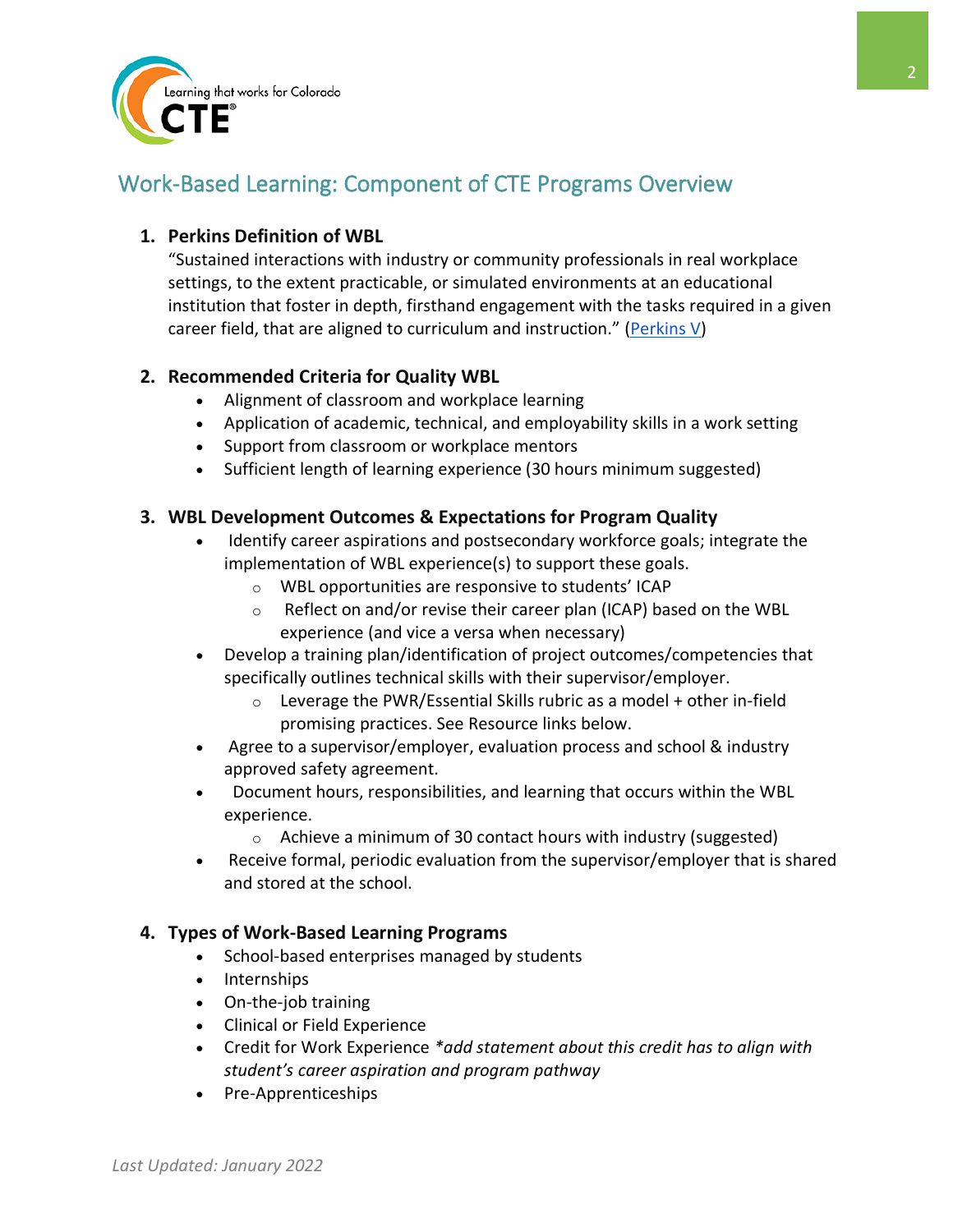

- Apprenticeships
- Supervised Agriculture Experience Immersion Level only
- Industry Sponsored Projects

#### <span id="page-4-0"></span>**5. Connections & Considerations**

- Leverage reflection on WBL experience in any relevant **Capstone** [Projects] or Presentation Of Learning (POL) as seem appropriate
- Industry Certifications
	- o Reference [CDE's Graduation Guidelines Menu & Recommendations](https://www.cde.state.co.us/postsecondary/graduationguidelines)
- Project Based Learning and/or Problem Based Learning (PBL)

#### <span id="page-4-1"></span>**6. Awareness of Legal Requirements Related to WBL**

- Hazardous Occupations
	- o Federal and Colorado state regulations designate specific occupational areas as hazardous for youth under the age of 18. These designations are outlined in Federal Bulletin 101 for non ag and 102 for agriculture.
		- [Child Labor Bulletin 101](https://www.dol.gov/sites/dolgov/files/WHD/legacy/files/childlabor101.pdf) Non-Agriculture
		- [Child Labor Bulletin 102](https://www.dol.gov/sites/dolgov/files/WHD/legacy/files/childlabor102.pdf) Agriculture
		- Colorado [Youth Labor Factsheet](https://www.colorado.gov/pacific/sites/default/files/Youth%20Law%20Fact%20Sheet%20August%202016.pdf)
	- o Each document lists which occupations are considered hazardous (HO) for youth at different ages under 18. Some of the HO have exemptions in place for students in approved CTE programs. To qualify for these exemptions the following criteria must be met by the school, employer and student parents or guardians.
		- 1. The student-learner is enrolled in a course of study and training in a vocational education training program in/under a recognized state or local educational authority or in a substantially similar program conducted by a private school.
		- 2. Such student-learner is employed under a written agreement that provides: a. that the work of the student-learner is incidental to the training; b. that such work shall be intermittent, for short periods of time, and under the direct and close supervision of a qualified and experienced person; 6 c. that safety instruction shall be given by the school and correlated by the employer with onthe-job training; and d. that a schedule of organized and progressive work processes to be performed on the job shall have been prepared.
		- 3. Each such written agreement shall contain the name of the student-learner,and shall be signed by the employer and by a person authorized to represent the educational authority or school.
		- 4. Copies of each agreement shall be kept on file by both the employer and either the educational authority or the school.
- Safety and Health Laws

Colorado Health Department Guidelines-Food Handlers

- Liability and Insurance
	- o CWDC [Mythbusters d](https://drive.google.com/file/d/1XasURwjSqo16XNdTpawKamjw86tkpRTD/view)ocument for businesses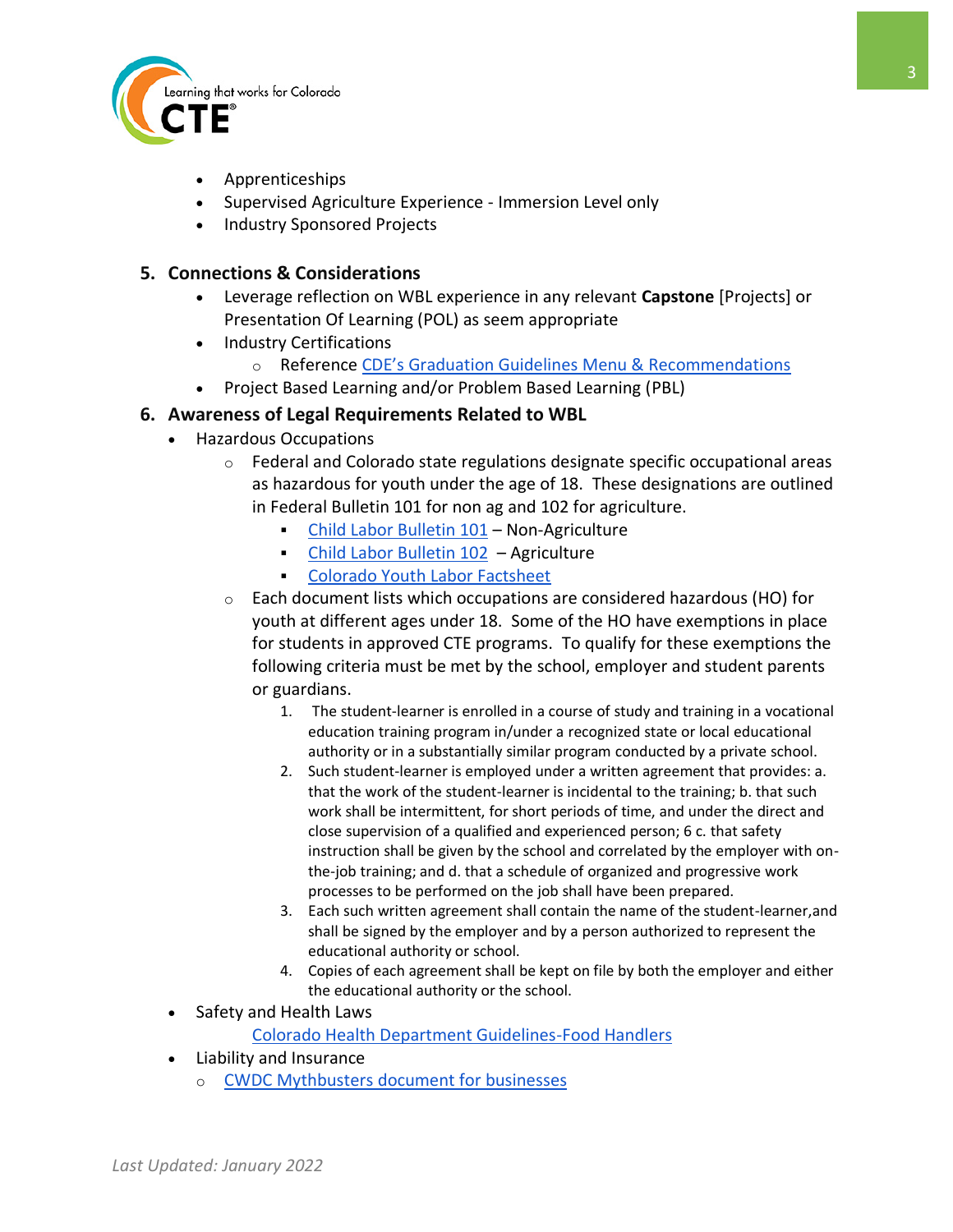

# <span id="page-5-0"></span>Types of Work-Based Learning Definitions

### **School Based Enterprises**

A school-based enterprise (SBE) is a simulated or actual business conducted within a school. It is designed to replicate a specific business or segment of an industry and assist students in acquiring work experience related to their chosen career cluster. The management and leadership of the business enterprise should be provided by student positions identified in the business.

#### **Internships**

Internship. An opportunity in real world environments for exposure to the requirements of a particular occupation or industry, the work environment and the behavioral expectations for success on the job. Such work experiences are not expected to provide formal training for occupational skills, although some skills may be learned. For more detail on this type of WBL refer to your specific program area requirements and quality indicators section of this document.

#### **On-the-Job Training**

Structured learning conducted in the work setting under the direction of one or more of the employer's personnel. Training can be paid or unpaid, that is specifically linked to the content of a program of study and school credit.

#### **Clinical or Field Experience**

One of the more critical experiences for healthcare science students is exposure to patients in a clinical setting. This type of experience will allow you to ensure that you enjoy working with patients and that you are well suited for a career in medicine. Field Experience for students in the Early Childhood Education, Teacher Cadet and Paraeducator programs is an experience in which students are supervised by a clinical teacher in a student teaching experience for a minimum of 30 contact hours.

#### **Credit for Work Experience**

Credit for Prior Learning (CPL) means credit for work experience, and Prior Learning Assessment (PLA), refers to the assessments required to approve the workplace learning for credit. CPL and PLA are distinctly different from transfer or applied credit, which recognizes and allows a student to apply relevant college course credit from a different school or earlier course work to a student's credential requirements.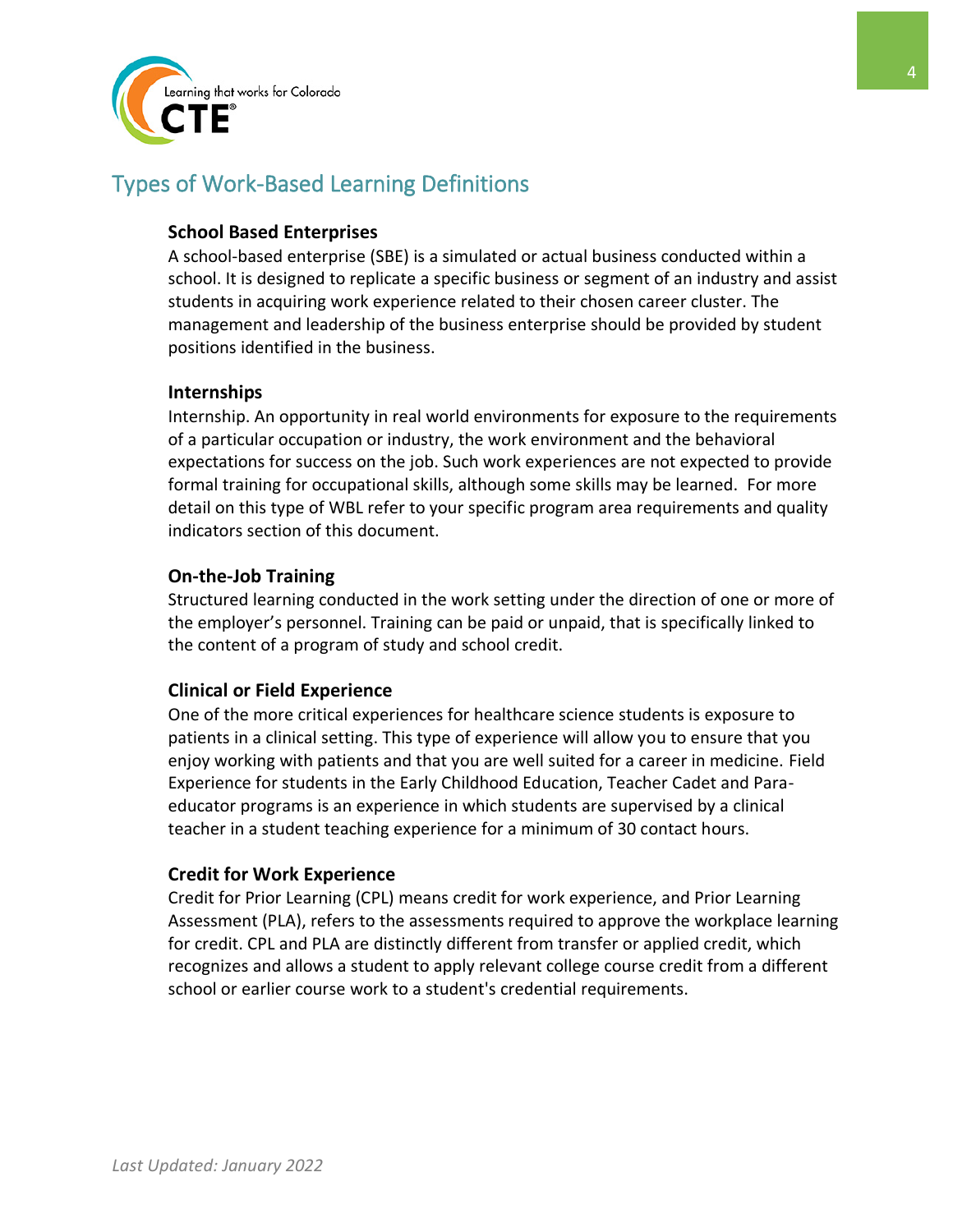

#### **Pre-Apprenticeship**

Services and programs, often including classroom instruction, designed to prepare individuals to enter and succeed in Registered Apprenticeship programs. These programs should have a documented partnership with at least one Registered Apprenticeship program sponsor and together, they expand the participant's career pathway opportunities with industry-based training coupled with classroom instruction. (See [www.doleta.gov/OA/preapprentice.cfm;](http://www.doleta.gov/OA/preapprentice.cfm) work-based learning)

#### **Apprenticeship**

An employer-driven model and form of experiential learning that combines on-the-job learning as a paid employee with related classroom instruction in order to increase an apprentice's skill level and wages. (See pre-apprenticeship, youth apprenticeship, registered apprenticeship)

#### **Supervised Agricultural Experience - Immersion Level**

Supervised Agricultural Experience (SAE) is the delivery model for WBL used in approved AFNR programs. It consists of two levels, Foundational and Immersion. Foundational SAE are career generic and focused on career exploration & planning, personal finance, workplace safety, college and career skills and general agricultural literacy. Foundational SAE meets CTE Career Exploration and Planning expectations but will not qualify as WBL experience. Immersion SAE will meet WBL experience requirements for CTE and consists of Entrepreneurship, Internships, Research, School Based Enterprise and Service Learning activities. Greater detail on each of these are found in the Program Specific section of this document.

#### **Industry Sponsored Projects**

The objective of an industry-sponsored project is to create a unique, high-quality educational opportunity for students, where the educational content will enhance educational objectives of the program and class to which it is assigned. Industry Sponsored Projects in any CTE program should meet the following expectations to ensure a quality WBL experience for the student:

- The education content of the project must enhance the educational objectives of the design program and the class to which it is assigned.
- The project must be organized to provide interaction of students with industry personnel appropriate to the nature of the project, such as management, finance, engineering, medical technicians, technical specialist and designers.
- Recommended student contact of 30 hours
- Educator will assist the industry sponsor in developing the project that is an appropriate fit to educational goals.
- Educator will collaborate with industry partners to develop a timeline and schedule for project and industry interaction.
- Signed agreement between industry sponsor and educator to ensure understanding of responsibilities of mentor/student/educator.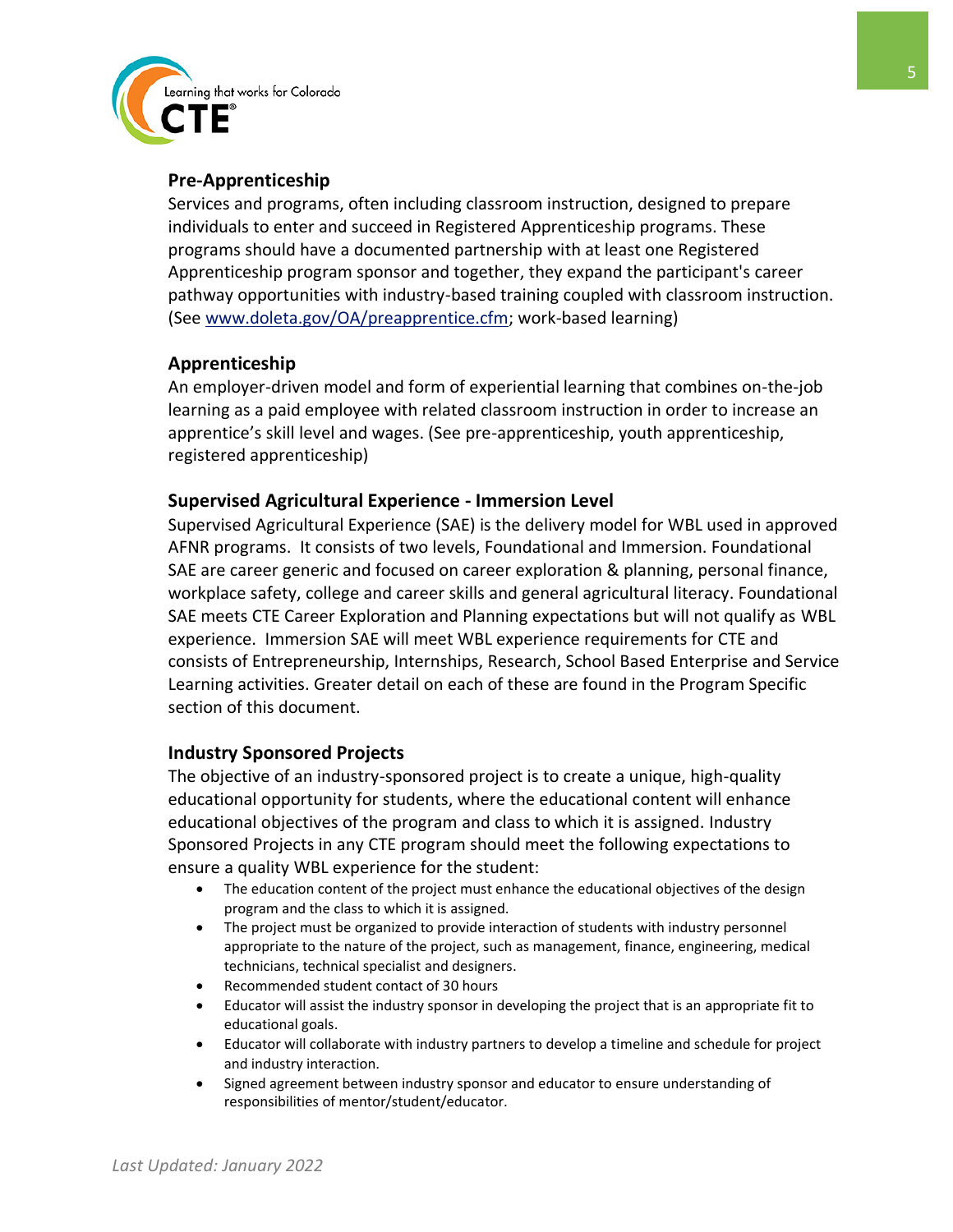

# <span id="page-7-0"></span>Best Practice on Reporting WBL Metrics (30 hr. Minimum Example)

The items listed in this document are best practices. To honor local control, it is important that each school district establish policies and procedures to locally implement WBL with district leadership including risk management/legal counsel. When reporting student enrollment data to Colorado CTE as it relates to the High Quality CTE WBL Metric for Perkins V, locals must be able to document why students are reported as participating in work-based learning as defined in the Colorado Perkins V State Plan. It is highly suggested that this data is reported using the district's Student Management System [\(Reference document,](https://drive.google.com/file/d/1gKG-m5Wb_xWJenfPkdLM3JToiFUFJtht/view?usp=sharing) [Reference site\)](http://coloradostateplan.com/ve-135/).

Types of Work-based learning and how to report:

- 1. Apprenticeship- This option can be integrated into a WBL course. Once the student, who is in a qualifying apprenticeship as defined by the district, completes the course and is a concentrator the student will qualify as a (1) when reporting WBL.
- 2. On-the-job training This option can be integrated into a WBL course. Once a student, who is in a qualifying work experience related to their Program of Study, completes the course and is a concentrator the student will qualify as a (1) when reporting WBL.
- 3. Clinical experience-once the student, who is in a qualifying clinical experience as related to their Program of Study, completes the course and is a concentrator the student will qualify as a (1) when reporting WBL.
- 4. Internship once the student, who is in a qualifying internship experience as related to their Program of Study, completes the course and is a concentrator the first student will qualify as a (1) when reporting WBL.
- 5. Pre-apprenticeship once the student completes the pre-apprenticeship as a part of a program and is a concentrator the student will qualify as a (1) when reporting WBL.
- 6. School-Based Enterprise-once the student, who is in a qualifying School-Based Enterprise experience as related to their Program of Study, completes the course and is a concentrator the student will qualify as a (1) when reporting WBL.
- 7. Supervised Agricultural Experience (SAE) once the student meets all of the requirements as set forth by Colorado Agriculture Education to report completion of SAE in their Program of Study, the student will qualify as a (1) when reporting WBL.
- 8. Industry Project
	- 1. Within a course
		- 1. If a single course contains an Industry Sponsored Project that meets the 30 hour minimum then the participating students have satisfied the WBL requirement. Once a student also qualifies as a concentrator the student will qualify as a (1) when reporting WBL.
		- 2. Multiple Industry sponsored projects throughout the program. *Example: 30 hours example experience. Once a student qualifies as a concentrator and has completed 30 hours of WBL through the program as seen above the student will qualify as a (1) when reporting WBL.*

| Level 1 | Level 2                                              | Level 3                                              | Level 4 |
|---------|------------------------------------------------------|------------------------------------------------------|---------|
|         | 15 hours or<br>industry contact<br>and collaboration | 15 hours or<br>industry contact<br>and collaboration |         |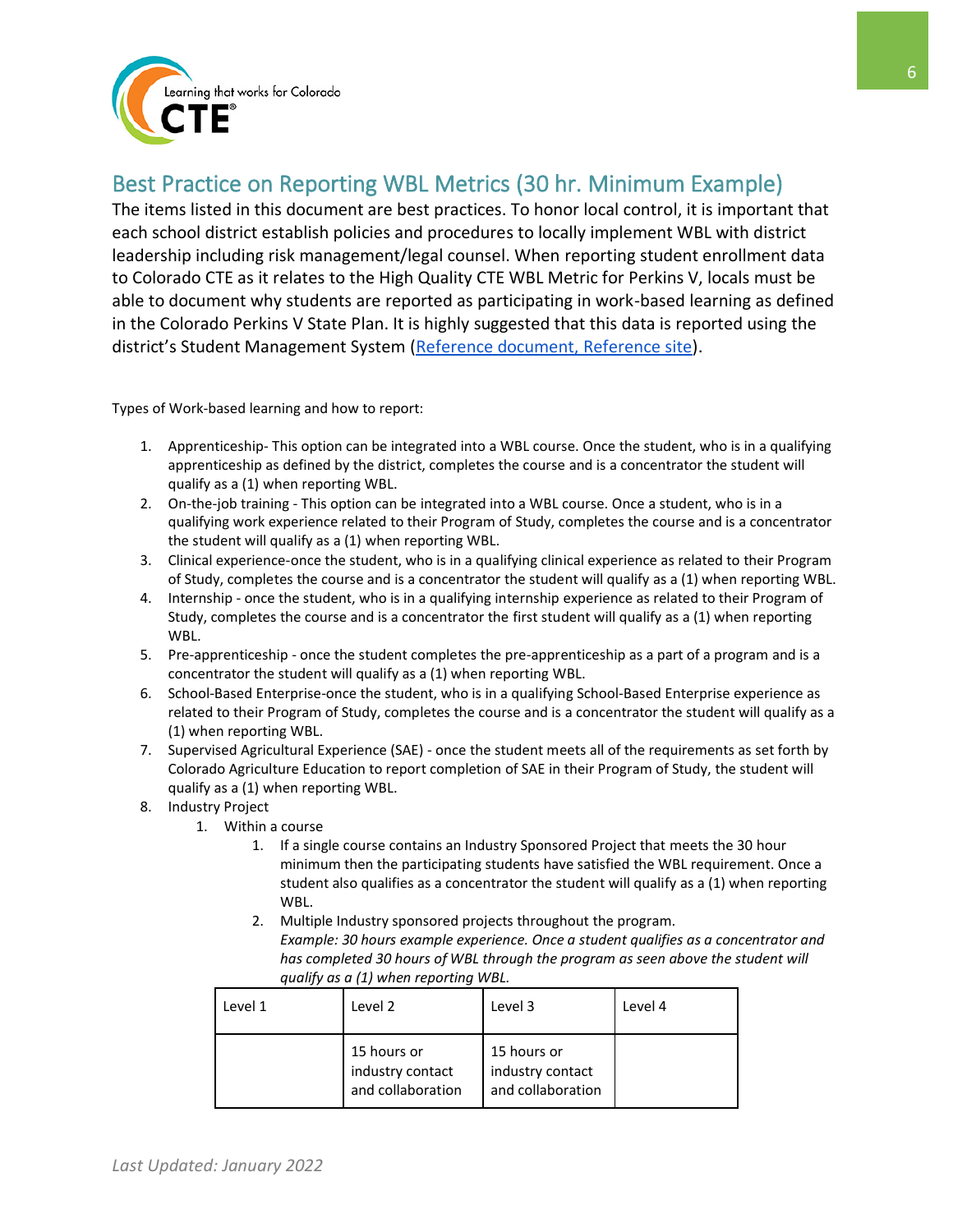

# <span id="page-8-0"></span>Program Area Specific Recommendations

### *AGRICULTURAL, NATURAL RESOURCES AND ENERGY*

- [Supervised Agriculture Experience \(SAE\) Resources](http://coloradostateplan.com/wp-content/uploads/2021/04/Work-Based-Learning-In-Agriculture-WBL-Guidance-QI.pdf)
- [SAE for All](https://saeforall.org/)

## *BUSINESS ADMINISTRATION - INCLUDING BUSINESS, MARKETING, FINANCE, AND ACCOUNTING*

- [SBE Scope and Sequence Business Operations](http://coloradostateplan.com/wp-content/uploads/2020/04/School-based-Entreprise-Operations_Management-SS-.pdf)
- [SBE Scope and Sequence Retail](http://coloradostateplan.com/wp-content/uploads/2020/04/School-based-Enterprise-Retail-SS.pdf)
- [Colorado BAM WBL](https://sites.google.com/view/coloradobam/work-based-learning)
- [WBL in Business, Marketing, or Finance](http://coloradostateplan.com/wp-content/uploads/2020/04/Work-Based-Learning-WBL-BusinessFinance-Marketing.pdf)

### *ENGINEERING, TECHNOLOGY, & MEDIA ARTS*

- [Work-Based Learning Scope and Sequence](http://coloradostateplan.com/wp-content/uploads/2020/05/Level-4_Work-Based-Learning-1.pdf)
- [Engineering, Technology, & Media Arts](http://coloradostateplan.com/educator/stem-arts-design-and-information-technology/)

### *HEALTH SCIENCE, CRIMINAL JUSTICE & PUBLIC SAFETY*

• [Colorado Health and Public Safety WBL](https://sites.google.com/view/coloradohealthandpublicsafety/home)

## *HOSPITALITY, HUMAN SERVICE & EDUCATION*

• [CATFACS Resources](https://www.catfacs.org/resources)

#### *SKILLED TRADES & TECHNICAL SCIENCES*

• [Skilled Trades & Technical Sciences](http://coloradostateplan.com/educator/skilled-trades/) CTE

## *ACE (ALTERNATIVE COOPERATIVE EDUCATION) - SPECIAL POPULATIONS/POSTSECONDARY WORKFORCE READINESS (PWR)*

- [ACE CTE School Work-based Learning I](http://coloradostateplan.com/wp-content/uploads/2020/03/ACE-CTE-WBL-I-Matrix.docx.pdf)
- [ACE CTE Community Work-based Learning II](http://coloradostateplan.com/wp-content/uploads/2020/03/ACE-CTE-WBL-II-Matrix.docx.pdf)
- [ACE CTE International Work-based Learning III](http://coloradostateplan.com/wp-content/uploads/2020/03/ACE-CTE-WBL-III-Matrix.docx.pdf)
- [See all of the sequenced courses for ACE CTE here](http://coloradostateplan.com/ace/)
- [ACE](http://coloradostateplan.com/educator/ace/ace-work-based-learning/) CTE Work-Based Learning
- [Promising Practices Forthcoming](http://coloradostateplan.com/educator/ace/ace-work-based-learning/)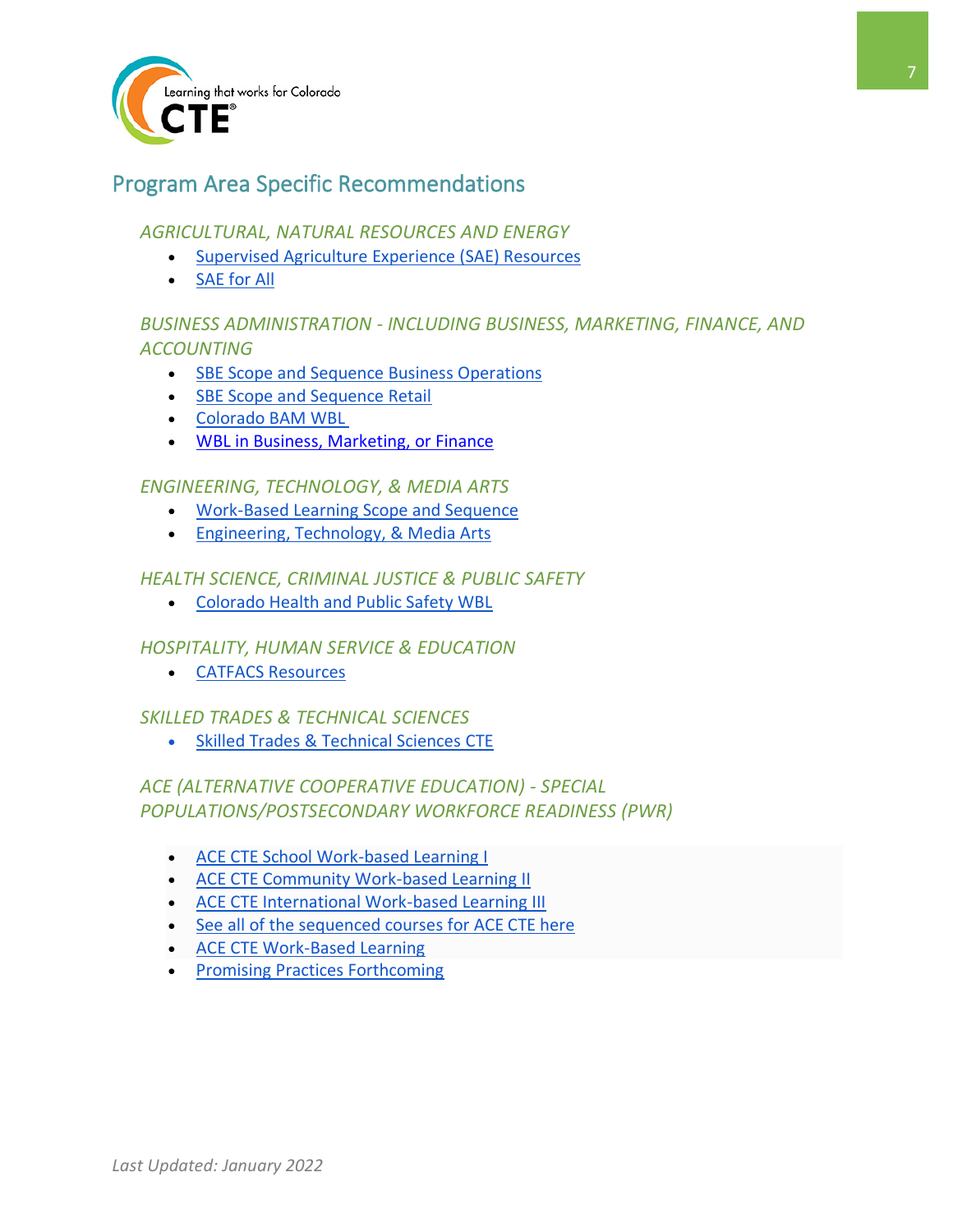

# <span id="page-9-0"></span>Assessment Guide for Your Work-Based Learning Community

# Assessment Guide for Your Work-Based Learning Community

|                                                 | <b>Exploring</b>                                                                                                                                                                                                     | <b>Emerging</b>                                                                                                                                           | Demonstrating                                                                                                                                                                                | <b>Thriving</b>                                                                                                                                                                    |
|-------------------------------------------------|----------------------------------------------------------------------------------------------------------------------------------------------------------------------------------------------------------------------|-----------------------------------------------------------------------------------------------------------------------------------------------------------|----------------------------------------------------------------------------------------------------------------------------------------------------------------------------------------------|------------------------------------------------------------------------------------------------------------------------------------------------------------------------------------|
| Leadership                                      | An individual or an<br>entity is a champion<br>of this effort                                                                                                                                                        | A leadership team<br>has been estab-<br>lished with rep-<br>resentation from<br>multiple partners                                                         | A leadership team<br>meets regularly and<br>committees are in<br>place as needed for<br>specific projects                                                                                    | A partner has devoted<br>a full or partial FTE to<br>manage the initiative<br>and guide the work of<br>the leadship team and<br>committees                                         |
| Needs<br>Analysis                               | Labor market infor-<br>mation and needs of<br>businesses has not<br>been anlyazed or<br>reviewed.                                                                                                                    | Labor market infor-<br>mation and other<br>data sources are<br>identified and used<br>to inform the direc-<br>tion of the initiative                      | Full analysis of data<br>and needs has been<br>conducted and the<br>right solution has been<br>picked for the identi-<br>fied problem                                                        | Data analysts are<br>identified and work<br>together across part-<br>ners to regularly review<br>relevant information                                                              |
| Asset<br>Mapping                                | <b>Community assets</b><br>and programs are<br>understood based<br>only on past experi-<br>ences                                                                                                                     | Assets and resourc-<br>es of engaged stake-<br>holders are docu-<br>mented and used in<br>decision making                                                 | <b>Assets and resources</b><br>of all community stake-<br>holders are document-<br>ed and used in decision<br>making and strategic<br>planning                                               | Assets are documented<br>and made public and<br>updated on a regular<br>basis                                                                                                      |
| <b>Stakeholders</b>                             | At least two of the<br>three key stakehold-<br>er groups are at the<br>table and ready to<br>enage in this project.<br>The three stake-<br>holder groups are<br>Business, Education,<br>and Workforce/Com-<br>munity | Roles of all partners<br>are defined. Engage-<br>ment opportunities<br>exist and are known.                                                               | Partners from all three<br>stakeholder groups<br>actively engage in<br>conversations and ini-<br>tiatives together. Work<br>is aligned and duplica-<br>tion of services is not<br>occurring. | Capacity building activ-<br>ies take place regularly,<br>a governance structure<br>is in place for decision<br>making                                                              |
| Resources                                       | <b>Financial resources</b><br>to support the work<br>are unknown                                                                                                                                                     | <b>Existing resourc-</b><br>es are known and<br>utilized appropri-<br>ately; funding may<br>be redirected into<br>the initiative from<br>existing streams | <b>Financial resources are</b><br>contributed by multiple<br>partners as they are<br>available. A strategy is<br>in place to coordinate<br>funding opportunities<br>when they arise          | A sustainable business<br>model is in place that<br>supports a lead agen-<br>cy to drive this work<br>forward on an ongoing<br>basis                                               |
| Communi-<br>cations                             | The champion com-<br>municates as need-<br>ed with engaged<br>stakeholders                                                                                                                                           | Key messages are<br>developed and a<br>schedule is in place<br>to engage with<br>stakeholders                                                             | A communications<br>lead is identified and<br>develops messaging<br>that informs stakehold-<br>ers and expands the<br>partnership                                                            | A strategic communi-<br>cations plan is in place<br>that keeps all partners<br>informed on a regular<br>basis, as well as shar-<br>ing stories to generate<br>further inovolvement |
| mprovement<br>Evaluation &<br><b>Continuous</b> | Process outcomes<br>are defined and<br>considered to be<br><b>SUCCESS</b>                                                                                                                                            | An overarching<br>outcome has been<br>identified and an<br>agreed upon indica-<br>tor is in place                                                         | Multiple outcomes are<br>identified and indica-<br>tors are tracked and<br>reported regularly                                                                                                | Indicators are regularly<br>reviewed and progress<br>is reported publicly;<br>surveys are conducted<br>regularly to identify<br>improvement opportu-<br>nities                     |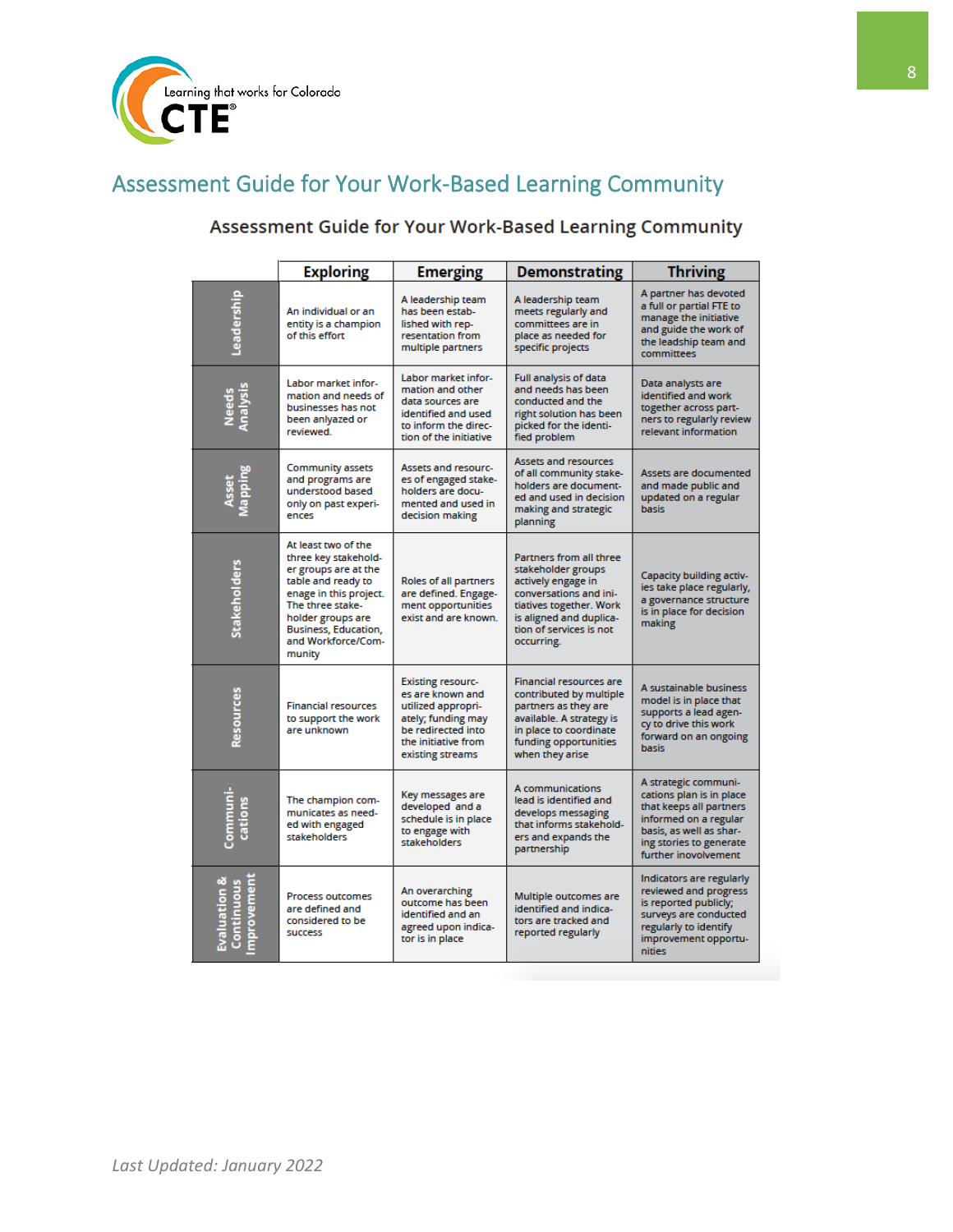

# <span id="page-10-0"></span>Helpful Links/Resources

- [CTE Work-Based Learning Toolkit](https://cte.ed.gov/wbltoolkit/)
- [CTE in Colorado WBL](http://coloradostateplan.com/educator/work-based-learning/)
- [ACTE work-based learning guides, toolkits, and standards](https://www.acteonline.org/professional-development/high-quality-cte-tools/work-based-learning/)
- Cambiar
	- o [Cambiar Homepage](https://quest.cambiareducation.org/career-discovery-projects)
	- o [Curriculum Request Page](https://quest.cambiareducation.org/curriculum)
- [ICAP Quality Indicators](/Users/hope/Desktop/o%09https:/www.cde.state.co.us/postsecondary/hsqualityindicatorsandelements)
- [CareerWise Colorado](https://www.careerwisecolorado.org/en/)
- [Colorado Workforce Development Council \(CWDC\) WBL](https://cwdc.stg.colorado.gov/guides-frameworks#Work-based%20Learning)
- DPS Training Plans
	- o [Sample Training Plan 1](http://coloradostateplan.com/wp-content/uploads/2016/02/ACEConnect-Training-Plan-and-Eval.docx)
	- o [Sample Training Plan 2](http://coloradostateplan.com/wp-content/uploads/2018/03/ACE-Training-Plan-New-Form-2014-28129.pdf)
- [Essential Skills/PWR Rubric](https://www.cde.state.co.us/standardsandinstruction/essentialskills) (State Guidance)
- ICAP in 2020 & Beyond = Meaningful Career Conversations + PWR Playbook
	- o [PWR Playbook](https://www.cde.state.co.us/postsecondary/pwrplaybookwelcome)
	- o [WBL in PWR Playbook](https://www.cde.state.co.us/postsecondary/pwrplaybookwbl)
- [WBL Myth Busting Document for Businesses](https://drive.google.com/file/d/1XasURwjSqo16XNdTpawKamjw86tkpRTD/view)
- CWDC [Glossary of Terms](https://cwdc.stg.colorado.gov/glossary)
- [CWDC Talent Equity Agenda](https://cwdc.colorado.gov/talent-equity-agenda)
- Virtual WBL Experience Models
	- o [Various resources and ideas](https://docs.google.com/document/d/15WA5HoUY-uB-yGz0Q3Zll9kaagNS2s3Yg-SW2iENhFc/edit)
- [CDE WBL Incubator Webinar Series & Resources/Practices](https://www.cde.state.co.us/postsecondary/workbasedlearning)
- Louisiana Department of Education
- [Iowa Guide and resources](https://educateiowa.gov/documents/work-based-learning/2021/09/iowa-internship-toolkit-resource-plan-launch-and-manage-high)
- [Kentucky Guide w/Rubrics](/Users/hope/Downloads/o%09https:/education.ky.gov/CTE/cter/Documents/KY-WBL-Manual.pdf) (Page 126)
- Douglas County Best Practices
	- o [Best Practices](https://drive.google.com/file/d/16eaRk4fVKkL08LTdQyMqR1HVdAvX51fi/view?usp=sharing)  WBL
	- o [COVID-19 Assumption of Risk Form for Activities](https://drive.google.com/file/d/1RNnqB3KGzN0rKM5iwZgdS8IT8Ofi40ZN/view?usp=sharing)
	- o [Credit-For-Work Experience Agreement](https://drive.google.com/file/d/187XilzessGYo_aVSGCzKhPir4v1nxBej/view?usp=sharing)
	- o [Fingerprint Based Criminal History Record Check Certification](https://drive.google.com/file/d/1G-0QSV5SDLsIj9vfE8dkEfviZwn88y0m/view?usp=sharing)
	- o [Permission, Assumption of Risk, Release and Waiver of Liability](https://drive.google.com/file/d/1_ZlkudGQXT55_qoejVQXE4hpDnnSu_2y/view?usp=sharing)
	- o [Vetting Process for All WBL Experiences](https://drive.google.com/file/d/12tQba6Vf3c8fIWW-FpL97c0n2q4mVt30/view?usp=sharing)
- November National Apprenticeship Month
	- o [Events](https://cdle.colorado.gov/apprenticeship-events)
	- o [Proclamation](https://drive.google.com/file/d/1hIWTsCN8QtkCAYOp4DCJOFs-yH1kLGwU/view)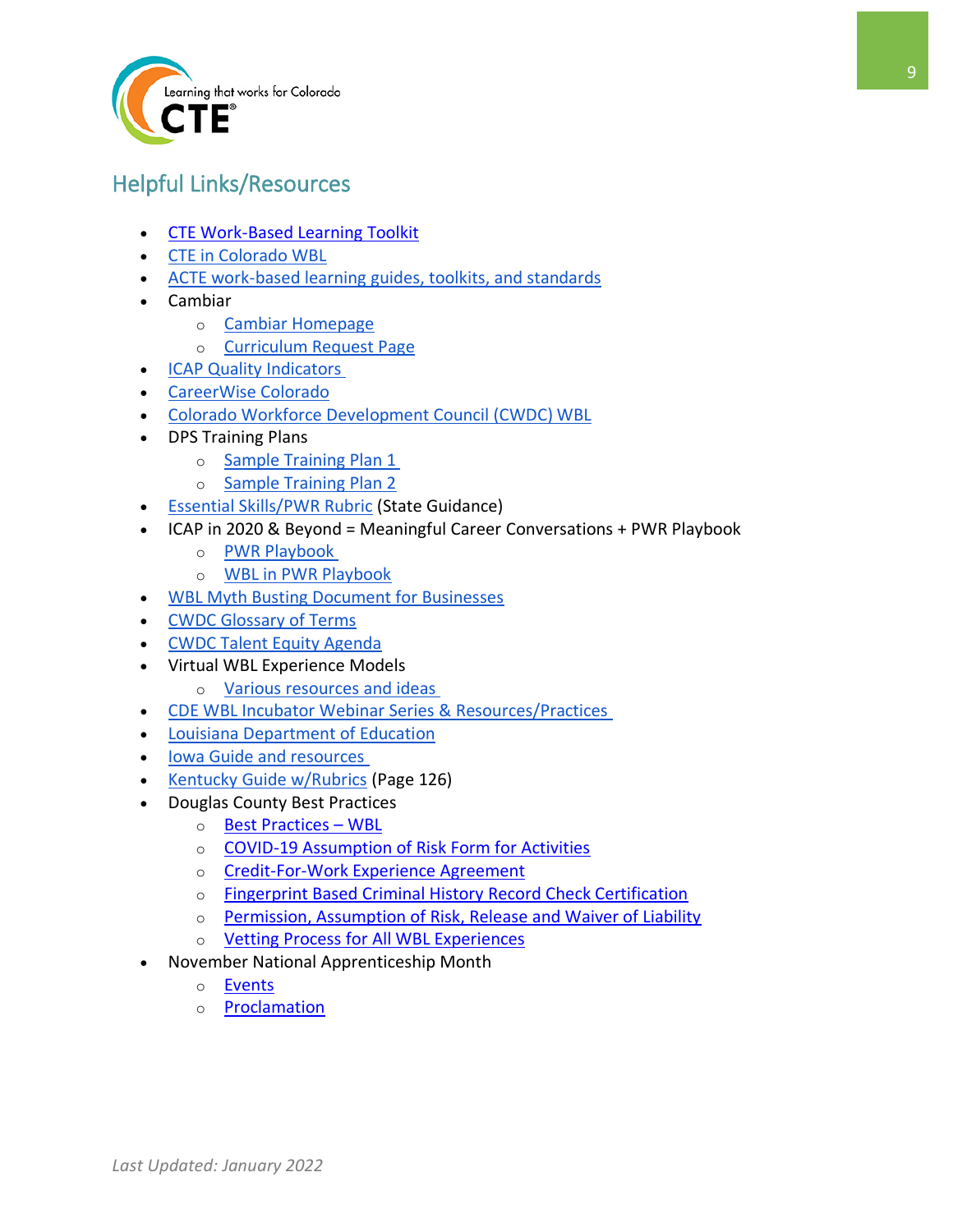

# <span id="page-11-0"></span>Glossary of terms

**Apprenticeship**. An employer-driven model and form of experiential learning that combines onthe-job learning as a paid employee with related classroom instruction in order to increase an apprentice's skill level and wages. (See pre-apprenticeship, youth apprenticeship, registered apprenticeship)

**Career Awareness and Exploration.** Career awareness and exploration helps individuals build awareness of the variety of careers available and provides experiences that help inform an individual's career decisions. Activities include: career counseling; career planning; career fairs; career presentations; industry speakers; informational interviews; mentoring; and worksite tours.

**Career Counseling and Planning.** Career development professionals provide services that are outside of what typically would be defined as career counseling or career planning. Some of these activities are perhaps more accurately labeled as career consultation activities. (See work-based learning)

**Career Fair.** A job fair, also referred commonly as a career fair or career expo, is speed dating for companies and professionals job seekers. A job fair is an event in which employers, recruiters, and schools give information to potential employees and learn about available career opportunities. (See work-based learning)

**Career Pathway.** A series of connected education and training programs, work experiences, and student support services that enable individuals to secure a job or advance in a demand industry or occupation. See Career Pathway System, Career Pathway Program, Career Pathway Map (See colorado.gov/pacific/sites/default/files/Career\_Pathways\_Step-by-Step Guide v3 2016 e.pdf)

**Career Pathway Map.** An online or paper map of how occupations connect to one another and what education and training is needed to prepare students or job seekers for occupations. Statewide career pathway maps focusing on the top industries in Colorado will be accessed on Careers in Colorado - careersincolorado.org

**Career Pathway Program.** A career pathway program is a set of stackable credits and credentials, combined with support services that enables students to secure industry-relevant skills, certifications, and credentials and advance to higher levels of education and employment. **Career Pathway System.** A career pathway system engages education and training providers in a continuous conversation with one another and with industry to ensure that students move seamlessly through and among educational institutions and work-based experiences to build skills and credentials that meet industry demand and prepare them for jobs and careers.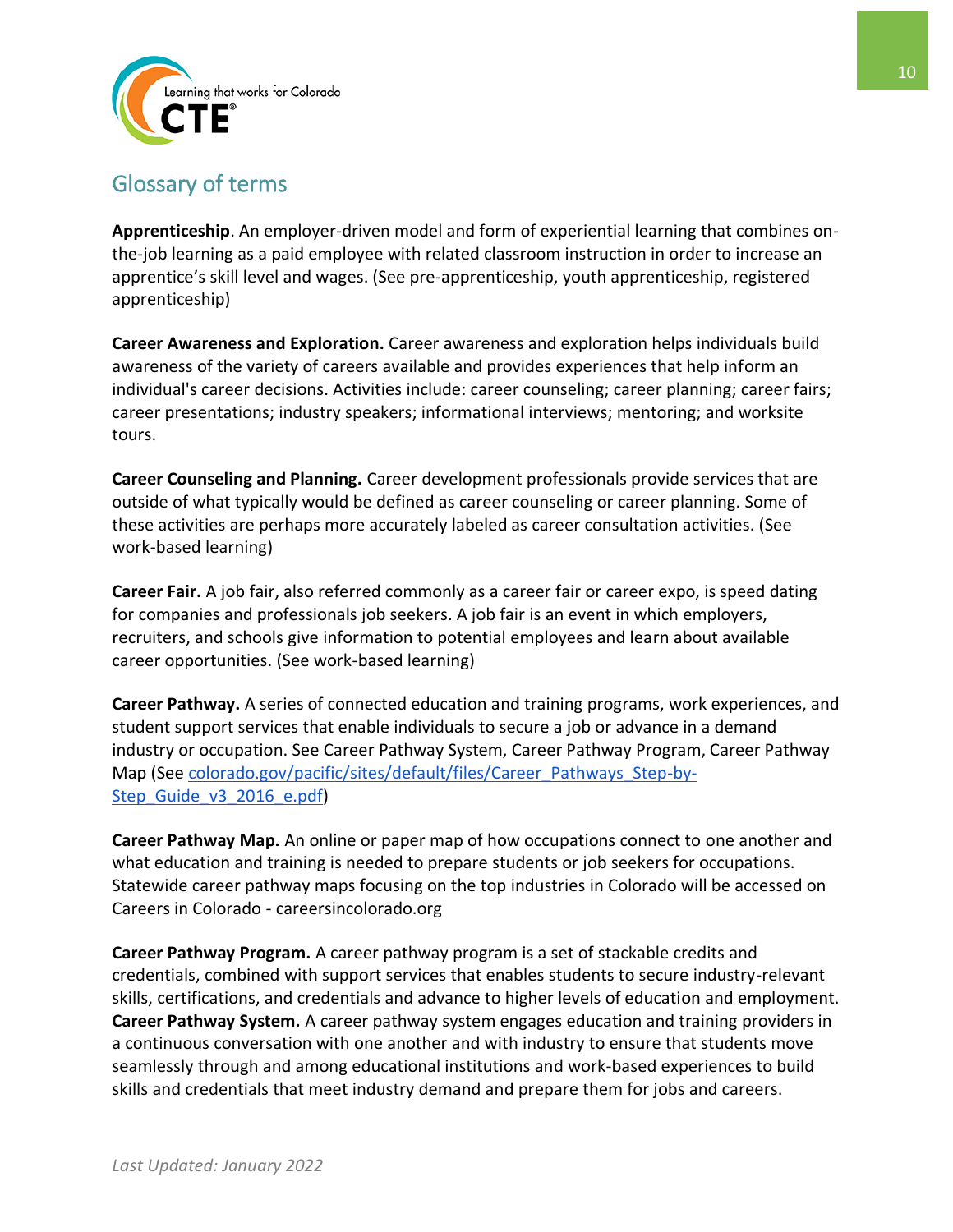

**Career Preparation.** Career preparation supports career readiness and includes extended direct interaction with professionals from industry and the community. Activities include: clinical experiences; credit-for-work experiences; internships; and project-based learning. (See workbased learning)

**Career Training.** Career training occurs at a work site and prepares individuals for employment. Activities include: pre-apprenticeship; apprenticeship; on-the-job training; and employee development. (See work-based learning)

**Clinical Experiences.** One of the more critical experiences for healthcare science students is exposure to patients in a clinical setting. This type of experience will allow you to ensure that you enjoy working with patients and that you are well suited for a career in medicine. (See work-based learning)

**College and Career Readiness (CCR)**. Career- and college-ready high school graduates have the skills, knowledge and abilities needed to succeed in life, whether attending college or starting a job. This readiness is based on a larger, community-focused approach that offers students the academic preparation, skills training, life planning, and social support and resources, beginning as children and continuing through adulthood.

**Credit-for-Work Experiences.** Credit for Prior Learning (CPL) means credit for work experience, and Prior Learning Assessment (PLA), refers to the assessments required to approve the workplace learning for credit. CPL and PLA are distinctly different from transfer or applied credit, which recognizes and allows a student to apply relevant college course credit from a different school or earlier course work to a student's credential requirements. (See work-based learning)

**Internship.** An opportunity in real world environments for exposure to the requirements of a particular occupation or industry, the work environment and the behavioral expectations for success on the job. Such work experiences are not expected to provide formal training for occupational skills, although some skills may be learned. (See work-based learning)

**Job Shadowing.** A work experience option where students learn about a job by walking through the work day as a shadow to a competent worker. Variations include: 1) Virtual Job Shadowing. Digital version of job shadowing that allows an individual to observe an occupation through the use of videos. This is a specific software platform available to customers of workforce centers and other job exploration organizations; and 2) Job Simulation. Version of career exploration that allows an individual to participate and gain experience in aspects of an occupation through simulation. (See work-based learning)

**On-the-Job Training.** Training in the public or private sector that is given to a paid employee while he or she is engaged in productive work and provides knowledge and skills essential to the full and adequate performance on the job. (See work-based learning).